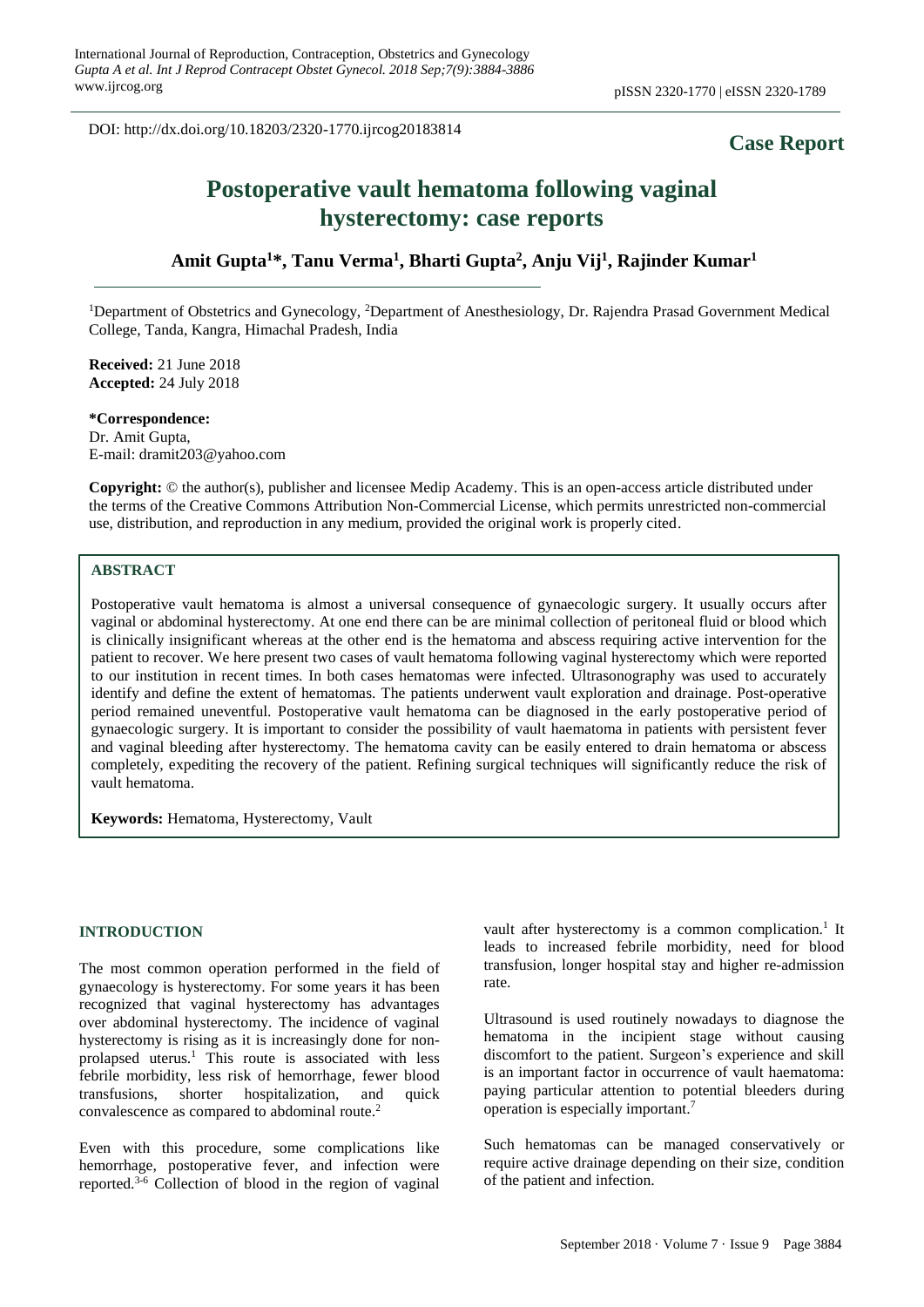#### **CASE REPORT**

#### *Case report 1*

A 50 years old woman operated for vaginal hysterectomy for prolapsed uterus, 10 days back at a private clinic referred to Dr. RPGMC Tanda with complaints of bleeding per vaginum from last two days with fever for one day. There were no bowel and bladder complaints. On examination general condition of patient was good with stable vitals with mild fever and on per speculum examination bleeding from vault was present. On ultrasound, there was a collection of  $87\times78\times92$  mm present in pelvis, predominantly liquid with solid elements suggesting hematoma.

#### *Case report 2*

A 46 years old woman operated for vaginal hysterectomy for prolapsed uterus, 11 days back at the same private clinic as case 1, referred to Dr. RPGMC Tanda with history of fever, pain lower abdomen and retention of urine. On examination patient was febrile with tachycardia and the vault was healthy on per speculum examination whereas there was a firm collection felt in pelvis about 8×6cm which was non-tender, non-mobile on per rectal examination. On Ultrasonography, urinary bladder was distended with urine and an extra-peritoneal collection of  $82\times78\times74$  mm in pelvis was present most likely hematoma.

#### *Management*

After baseline investigations in both cases including complete blood count, bleeding time, clotting time, coagulation profile, an ultrasound pelvis was done to confirm the diagnosis and to rule out any intra peritoneal bleeding. In both cases leucocytes were raised, rest all blood investigations including coagulation profile, BT, CT and platelets were in within normal limits. Both patients were taken for operative procedures after blood arrangement and pre-anaesthetic check-up.

In case 1, examination under anaesthesia was done followed by vault opening and hematoma was drained, approximately 450 - 500 ml of clotted blood drained out. There were no active bleeders found on exploration and a drain was kept and vault was closed. The postoperative course was unremarkable, and drain was removed on 3rd post-operative day. Patient was discharged on day 5.

In case 2, vault and sutures were grossly healthy, after opening vault about 500ml of clotted mixed with unclotted blood was drained. no active bleeders were found on exploration. A drain is drain inserted through the drainage tract and left in place for 2 days. Patient remained febrile in initial postoperative period and put on intravenous antibiotics. She recovered and discharged on postoperative day 6.

#### **DISCUSSION**

Vault hematoma or abscess is a common complication of gynaecologic surgery. Post hysterectomy hematomas are responsible for serous morbidity especially if they are large and infected.<sup>8</sup> Rarely there can be collection of lymph, serous fluid or necrotic debris at different sites after hysterectomy. Mostly the collection occurred in the dependent areas. Hematomas can be formed in pouch of Douglas, subvesical space, ischio-rectal fossa and broad ligament. $1$ 

It is difficult to diagnose hematoma by routine clinical examination only. Many patients may be asymptomatic; whereas some may present with postoperative bleeding per vaginum (spotting to profuse bleeding per vaginum), postoperative discomfort, abdominal distension, paralytic ileus, continuous fever, foul smelling discharge per vaginum, abscess formation, tenesmus, nausea, vomiting, and diarrhoea.<sup>2</sup>

Ultrasound, being an accessible, non-invasive and accurate diagnostic tool, seems to be the modality of choice for diagnosing postoperative vault hematoma.<sup>3</sup> In a study, the overall incidence of vault hematoma was 19.4%, 70% had small-sized hematoma and 30% had large sized hematoma.<sup>2</sup>

Small vaginal vault hematomas (2-3.9 cm) unlikely to cause postoperative morbidity and can be managed expectantly. They can be left alone with watchful expectancy and follow-up ultrasonography for resolution of the hematoma done weekly.<sup>2</sup>

Moderate (4-5.9 cm) and large (>6cm) hematomas need further management. An extended morbid and complicated postoperative course can be alleviated if the hematoma can be drained. A small drain may be inserted through the drainage tract and left in place for a day or so. If the hematoma can be drained the patient's recovery will be more prompt.<sup>9</sup>

Refinement in surgical techniques is recommended to minimize the risk of clinically significant vaginal vault haematomas after vaginal hysterectomy.<sup>10</sup>

#### **CONCLUSION**

The incidence of vault hematomas is more following vaginal hysterectomies due to inadequate haemostasis and infection. Postoperative ultrasound is a good diagnostic tool. Small haematomas can be managed conservatively however large infected hematomas need drainage. Refining surgical techniques will significantly reduce the risk of vault hematoma.

*Funding: No funding sources Conflict of interest: None declared Ethical approval: Not required*